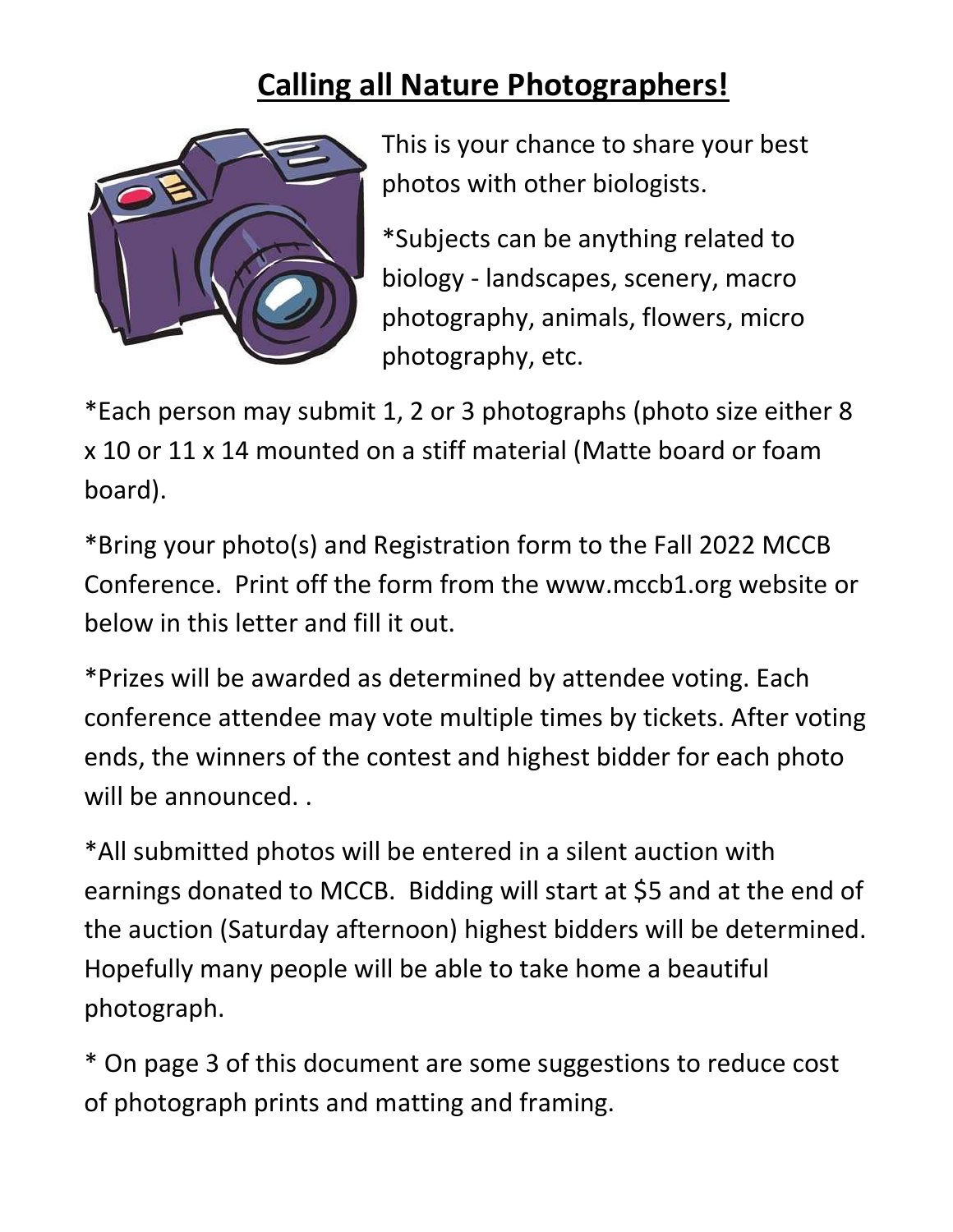|                                                                                                                                                     |                          |  |  | Enter the 2022 MCCB Photography Contest                                                                              |  |
|-----------------------------------------------------------------------------------------------------------------------------------------------------|--------------------------|--|--|----------------------------------------------------------------------------------------------------------------------|--|
|                                                                                                                                                     | <b>Registration Form</b> |  |  |                                                                                                                      |  |
|                                                                                                                                                     | Your Name:               |  |  | <u> 1980 - Jan Barnett, fransk politik (d. 1980)</u>                                                                 |  |
|                                                                                                                                                     | School:                  |  |  | <u> 2000 - Jan James James Jan James James James James James James James James James James James James James Jam</u> |  |
|                                                                                                                                                     |                          |  |  |                                                                                                                      |  |
|                                                                                                                                                     |                          |  |  |                                                                                                                      |  |
| * Photo Entry #1 Title:                                                                                                                             |                          |  |  |                                                                                                                      |  |
| * Photographer's Name:                                                                                                                              |                          |  |  |                                                                                                                      |  |
| *Check the category _____ animal _____ plant _____ Scenery _____ misc./other of your photo:                                                         |                          |  |  |                                                                                                                      |  |
| Shooting/Subject Information:                                                                                                                       |                          |  |  |                                                                                                                      |  |
| ** Photo Entry #2 Title:<br>** Photographer's Name:<br>**Check the category _____ animal _____ plant _____ Scenery _____ misc./other of your photo: |                          |  |  |                                                                                                                      |  |
| Shooting/Subject Information:                                                                                                                       |                          |  |  |                                                                                                                      |  |
|                                                                                                                                                     |                          |  |  |                                                                                                                      |  |
| *** Photo Entry #3 Title:                                                                                                                           |                          |  |  |                                                                                                                      |  |
| *** Photographer's Name:                                                                                                                            |                          |  |  |                                                                                                                      |  |
| ***Check the category _____ animal _____ plant _____ Scenery _____ misc./other of your photo:                                                       |                          |  |  |                                                                                                                      |  |
| Shooting/Subject Information:                                                                                                                       |                          |  |  |                                                                                                                      |  |